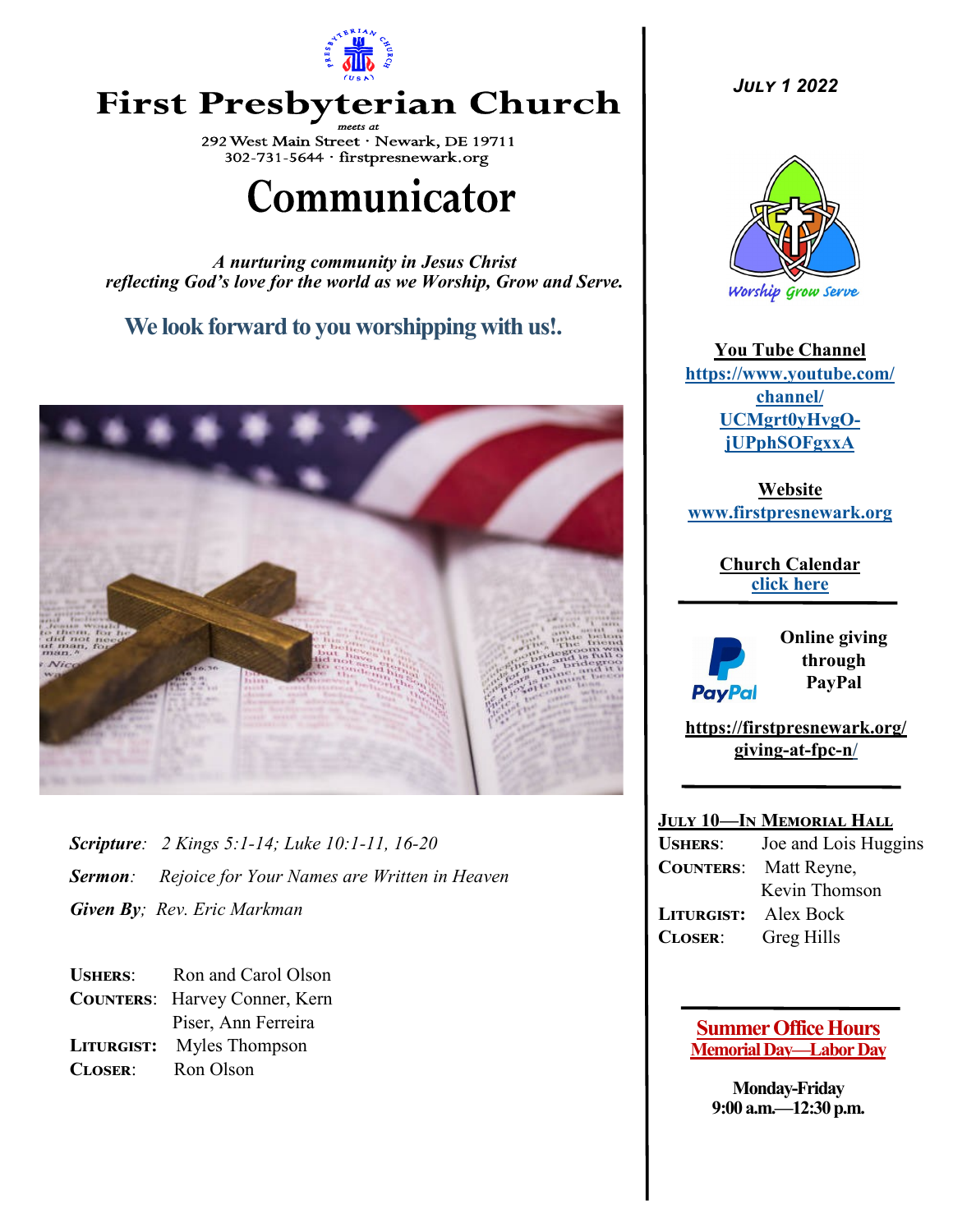### **VACATION UPDATE!**

**Cindy will be on vacation Monday, June 27th— Friday, July 8th.** There will be coverage in the office from 9-12:30 those days.

The office will be closed Friday, July 1st and Monday, July 4th for Independence Day Holiday.

### **Vital Congregations:**

**Creating A Vision For Our Church's Future**

**Join in the Vital Congregations Conversations!**

## **July 17, August 14**

**Please join us right after worship.** We are gathering ideas that will guide the Mission Study Team, whose work is a vital step in our search for a new pastor. **Your ideas and observations are very important**. Meeting will be held both in person and hybrid.

If you're online, click here: **<https://us02web.zoom.us/j/85161379131>**

**The Mission &Outreach Committee** met in May and decided on a mid-year dispersal of funds to agencies we support normally with income from our general budget, invested funds [Endowments and Local Missions (Thordis Searl)] as well as \$500 from an unusual yearend 2021 gift by a church member. The total monies gifted to the agencies were \$5,514.

The agencies gifted, in descending order were:

- Newark Empowerment Center (\$1,958-36%)
- Newark Area Welfare Committee (\$1,594-29%)
- Meeting Ground Elkton (\$589-11%)
- PCUSA Undesignated Presbyterian Disaster Agency (\$569-10%),
- IMCK Congo Hospital (\$339-6%),
- Habitat for Humanity (\$295-5%), and
- Hope Dining Room First Presbyterian Church Committee (\$170-3%).
- •

In May Helping Hands collected for Kingswood Food Closet. We collected a total of \$151.00 and several bags of food for delivery. Thank you for your continued support of this mission. We will not be collecting over the summer months.

## **Snack & Chats**



## **What is it, you ask?**

Our new fellowship time (Snacks & Chats) will take place immediately following worship in. It will continue through the summer while we worship in MHW. Stop by, have some punch, eat a cookie or two, catch up with friends and make new friends. Enjoy a time of fellowship in the comfort of MHW without the bugs!

Any questions, please contact Pam Wunder.

**Chancel Flowers** can be dedicated in honor or memory of family, friends and loved ones. **Cost is \$31.00 for two.** 

*Sign up sheet located on the bulletin board in Memorial Hall outside the office. PLEASE INCLUDE DEDICATAION AND IF YOU WISH TO KEEP OR DONATE.* 

## **Dinanga Computer Lab Update**

The attached link has photos of the construction of the Dinanga school addition for the computer center. Please click the link to see the photos.

## **[Computer Lab Photos—](http://firstpresnewark.org/wp-content/uploads/2022/06/Dinanga-School-addition-construction-photos-6-18-22.pdf)6/18/2022 Update**

The work for the week is as follows:

- rest of the ceiling

- placement of doors, windows, anti-theft devices and iron veranda grills

The plastering and paving stage will also follow before the small finishing works.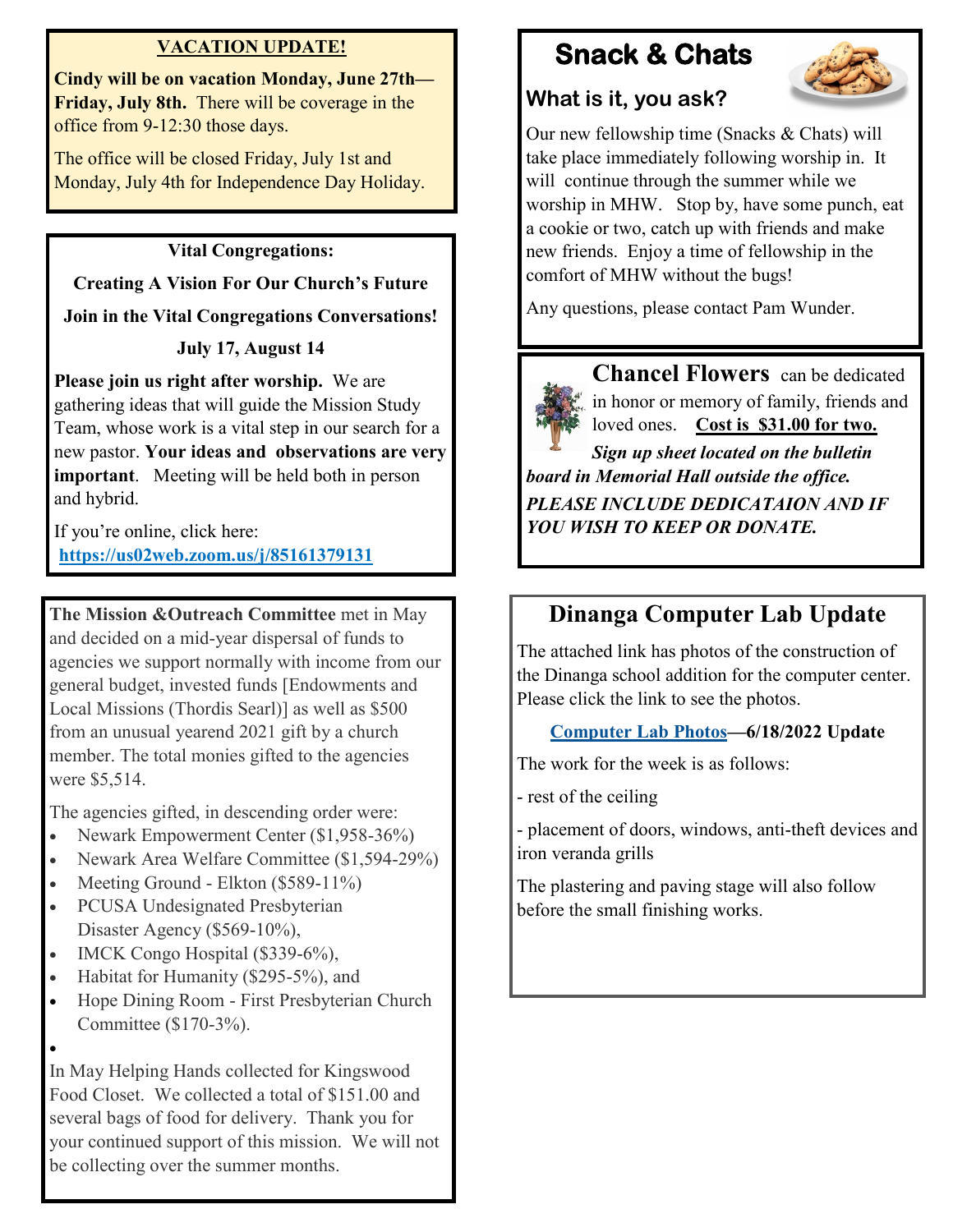## *Prayer Concerns/Praises…..*

*If you know of someone who is hospitalized, please* 

*contact the church office and let us know. Prayer email: prayers @firstpresnewark.org* 

*Please look for our prayer journal in Memorial Hall. Please record your prayer requests each week in there. We will not be using prayer cards over summer in Memorial Hall. New names are listed in bold.*

#### *Last updated 6/26/2022*

#### **Praise:**

Participation in Vital Congregations sessions Pat Steele-cancer free Strawberry Picnic Myles Thompson W.S - Afghanistan Esmes' Successful Surgery

#### **Healing:**

Patty K Tom Kempski-friend of Pat Steele-pain Rosalind and Jason Klepacki Jim D'Amato Lynette Gravatt (Beth Thomas' neighbor) Jim McNeely Mason Brown-Home Denise Murray and family-Covid Susan Timpson-friend of Mimi Lovelace-Home Carla Malsh-need of organ transplant-niece of Melody Bock granddaughter/Noah and Jen- Esme's parents Terry Peddicord-surgery(friend of Beth Thomas) Hannah (Lorraine and Harvey's granddaughter) Choir J.J.H.-lung cancer treatment (friend of Mark Sisk)

Joan Cummings (friend of Mimi Lovelace**)**

## **Grief/Sympathy:**

**The Families of:** Those affected by gun violence Phil Lind-died 6-3 Anne Wolf-died 6-3 (friend of Nancy Boulden) Mari and Sophie-death of husband/father (friends of Evelyn Hayes) Chuck Cox died 6-20 (son of Judy Cox)

#### **Comfort and Protection:**

Pastor Tshibuabua- our Dinanga Family-flooding Protection from more ground erosion in Kanaga Afghan families resettling-ongoing support All struggling with mental health issues Overworked Health Care Professionals People of the Ukraine Protection from Covid Stop Gun Violence All Affected by the shootings All Teachers and students Mohammed-driving test Victims of Earth Quake - Afghanistan

#### **Wisdom:**

Pastor Eric God's guidance for our Church **For all church members to work together with Grace and Respect-Listening to each other** For God to bind up evil For God to nourish the faith of those baptized, raised and confirmed in faith but not actively worshiping Westminster House-recovery programs and committee working on facility Olivet Presbyterian Church, Glasgow, DE May the world leaders be led by God's wisdom DE Legislators to do what is best for our state Church Leaders Gun Control Legislation January 6<sup>th</sup> Committee

#### **Long Term Prayer**:

Marian Bowen Tom Brockenbrough Betty Thompson Doris Brewer Rhetta Brighton Lea McMurtry Esther Reutter Carlton and Martha Tappan Evelyn Hayes Heather and Ellie Agnello Sarah Trembanis Laura Tuttle Betty Hoagey Margaret Catts Betty Dalton Garrett Norman Crystal Norman